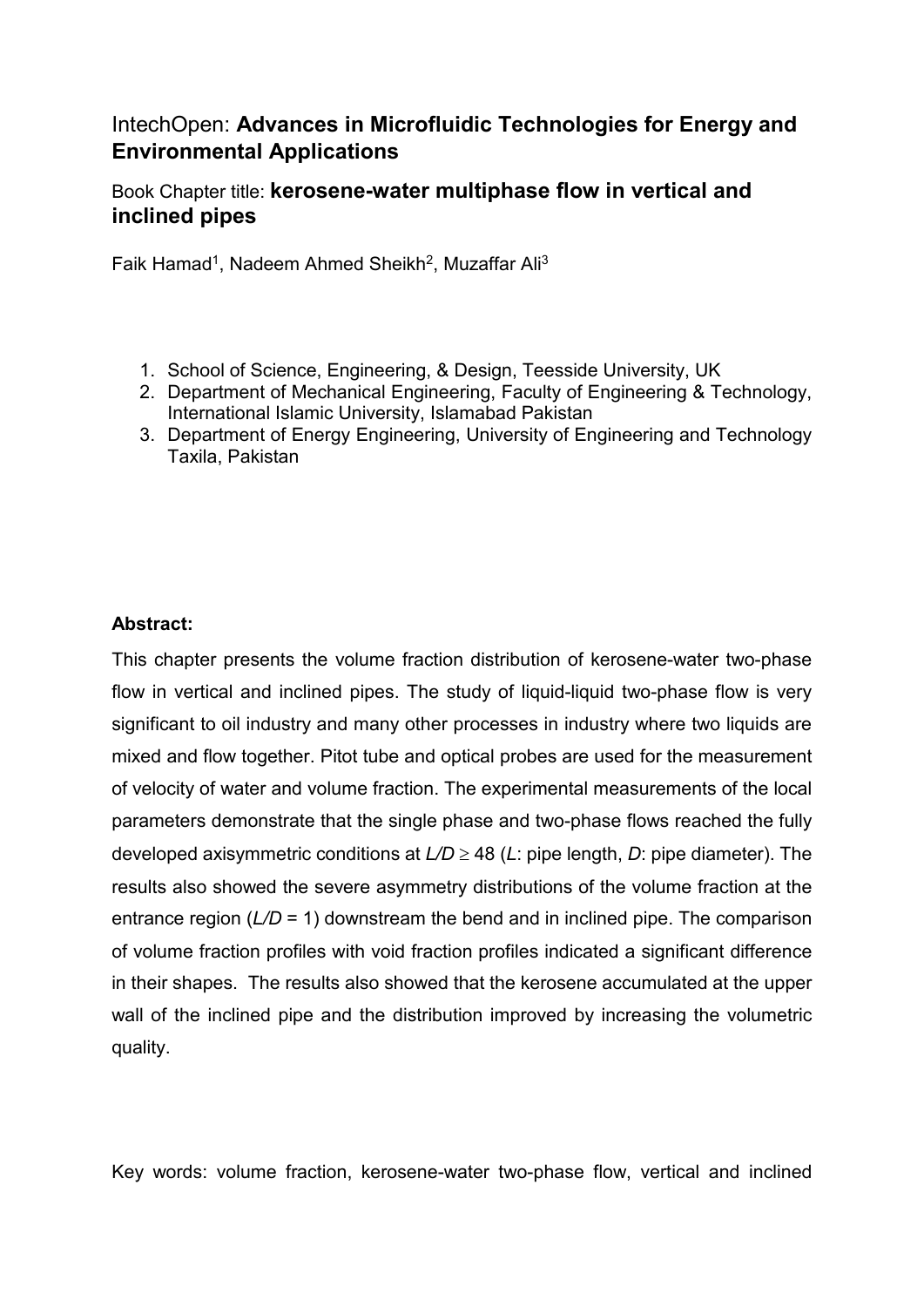### **1. Introduction**

Multiphase flows are important for the design of steam/water flow in steam generators, jet engines, condensers, extraction and distillation processes, gas and oil mixture in pipelines and refrigeration systems. The mixture of two immiscible liquids is characterized by the existence of interfaces between the two fluids, associated with a discontinuity of properties across the interface. The single-phase flow is traditionally classified into laminar, transitional and turbulent flows according to the flow Reynolds number. The two-phase flow in vertical pipe can be classified, according to the geometry of the interfaces.

The primary condition for all two-phase flows is specified by the volumetric quality $\beta$ , which is defined as

$$
\beta = \frac{Q_d}{Q_c + Q_d} \tag{1}
$$

Where  $Q_d$ : the flow rate of the dispersed phase and  $Q_c$ : the flow rate of the continuous phase.

For a pipe of radius *R* the corresponding (area averaged) superficial velocities are defined as

Continuous phase superficial velocity:

$$
\overline{U}_{cs} = \frac{Q_c}{\pi R^2} \tag{2}
$$

Dispersed phase superficial velocity:

$$
\overline{U}_{ds} = \frac{Q_d}{\pi R^2} \tag{3}
$$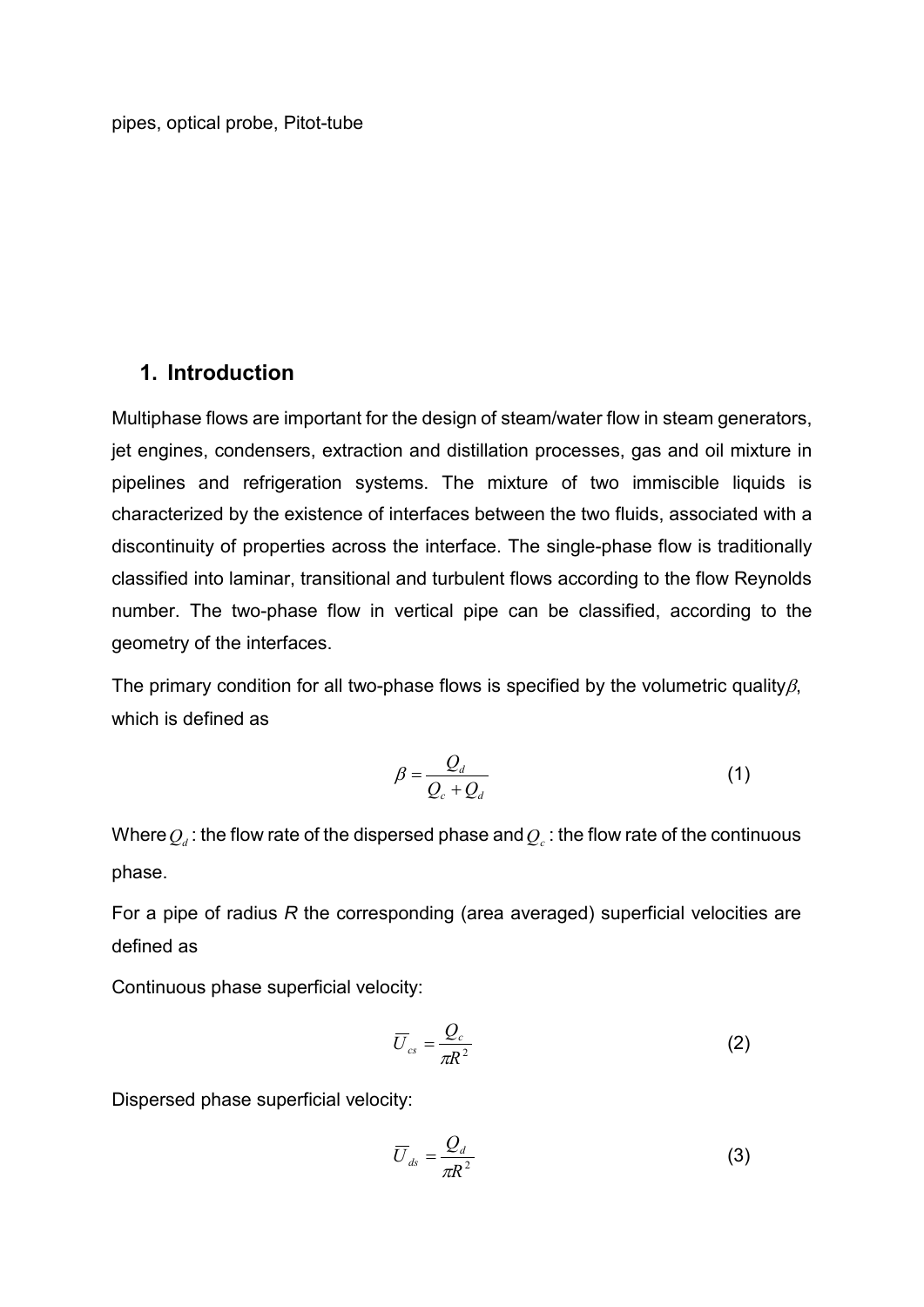For both gas-liquid and liquid-liquid flow systems, the continuous phase is usually water.

In spite of the large number of published work in multiphase flow area, but the publication on using local probe measurements for liquid-liquid flow are very limited compared to the gas-liquid two-phase flow. The purpose of this chapter is to publish some data on volume fraction profiles for liquid-liquid flow in vertical and inclined pipes. The following data are presented in this chapter: i) The void fraction distribution for gas-liquid two-phase flow in vertical pipe, ii) The volume fraction distribution for flow development of kerosene-water flow in vertical pipe, iii) The volume fraction distribution for fully develop flow of kerosene-water flow in vertical and inclined pipes.

### **2. Void fraction/volume fraction definition**

Most experimental results for the void fraction  $\alpha$  (volume fraction for liquid-liquid flow) have been obtained by a point sensor, which was used to discriminate in time between the two phases. Experimentally the void fraction  $\alpha$  has been evaluated from the time-record from such a probe as:

$$
\alpha = \frac{\sum \Delta t_d}{T} \tag{4}
$$

Where  $\sum \Delta t_i$  is the time the probe is located in the dispersed phase and *T* the total sampling time used for record. It should be noticed that in many investigations reference is made to the (average) void fraction  $\bar{\alpha}$ . The proper reference would have been the volumetric quality (β*)* obtained for gas-liquid systems by the Quick closing valve method, X-ray or Neutron techniques. For liquid-liquid systems  $\beta$  can be obtained by measuring the two flow rates  $Q_d$  and  $Q_c$ .

Experimental studies of the phase distributions in concurrent two-phase up-flow in vertical pipes present a complex picture that has not yet been systematically evaluated. The common flow patterns for vertical upward flow, which both phases flowing upwards in a circular tube are shown in Fig 1. As the volume flow rate of gas increased for constant water flow rate, the flow patterns would be vary. The following types of flow patterns can be found in vertical pipes:

i. Bubbly flow: bubbles of gas or liquid in a continuous liquid phase appear and the size of the bubbles can be very small or large.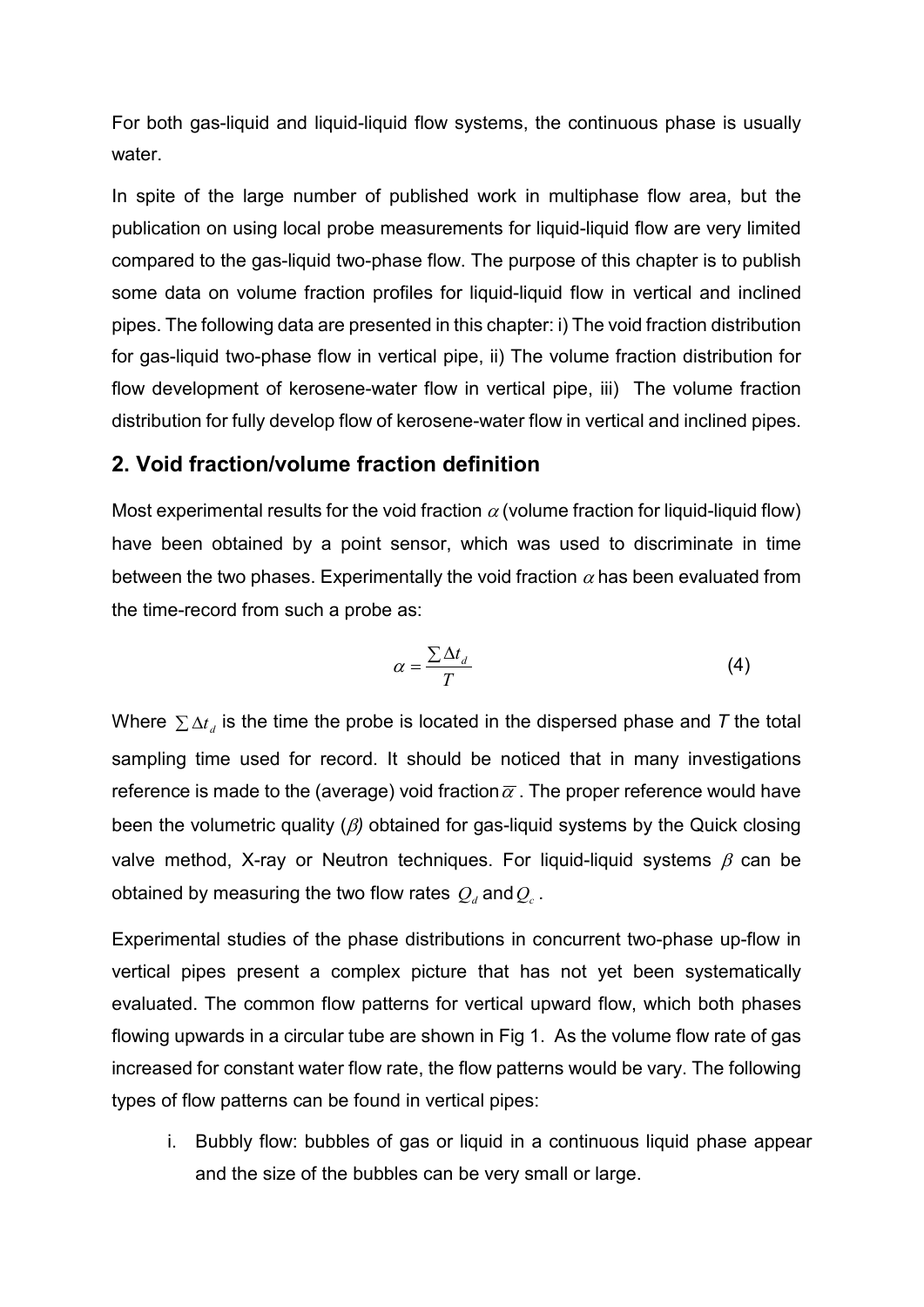- ii. Slug flow: in this type a bullet shaped plugs of gas, formed from many bubble concentrated in one part to make a larger bubbles, which approach the diameter of the pipe. The liquid phase is in continuous flow.
- iii. Churn flow: braking down of large vapour bubbles in plug flows form the churn flow. This is highly oscillatory flow and there is tendency for each phase to be continuous with irregular interfaces.
- iv. Annular flow: the liquid forms a film around the wall of the tube. The gas phase flows in the centre.



Figure 1. Flow patterns in vertical upward flow in a pipe (Hamad, 2001)

# **3. Gas-liquid void fraction distribution in vertical pipes**

A significant number of measurements have been made for up-flow in vertical pipes. Several investigators, e.g. Malnes (1966), Serizawa et al. (1975), Michiyoshi and Serizawa (1986), Wang et al. (1987) and Liu and Bankoff (1993) have observed the peaking phenomenon of the local void fraction near the wall as shown in figure 2. Some investigators, such as Van der Welle (1985), Moujaes and Dougall (1987) and Johnson and White (1993) have observed a maximum void fraction at the centreline as shown in figure 3. Other researchers, such as Nakoryakov et al. (1981), Spindler et al. (1988) and Liu (1993) observed both wall and centreline peaking void fraction distributions for two-phase flow. The actual void fraction distribution configurations have been found to depend on the initial conditions: bubble size and flow rates, physical properties of the fluids and the test section conditions geometry.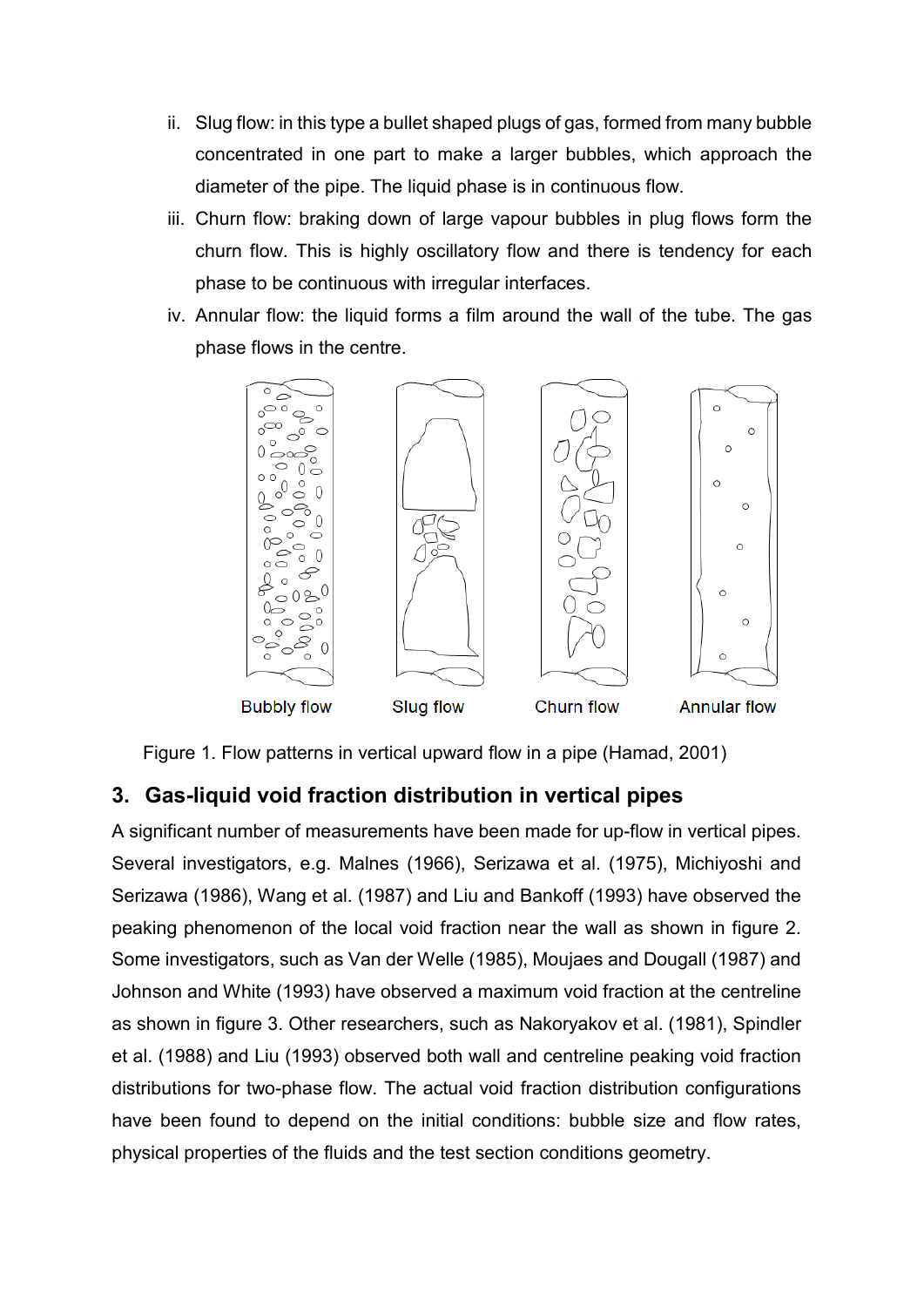

Figure 2. Void fraction distributions for air-water up-flow in a pipe with a continuous phase mean velocity = 1.03 m/s,  $Z/D = 30$ . A, B, C and D are bubbly flow, E and F are slug flow, (Serizawa et al. (1975)



Figure 3. Void fraction distributions for air-water up-flow in a pipe with different flow rates,  $Z/D = 42.5$ . A, B, C and D are bubbly flow, E and F are transitional flow, (Johnson and White (1993).

## **4. Liquid-liquid volume fraction**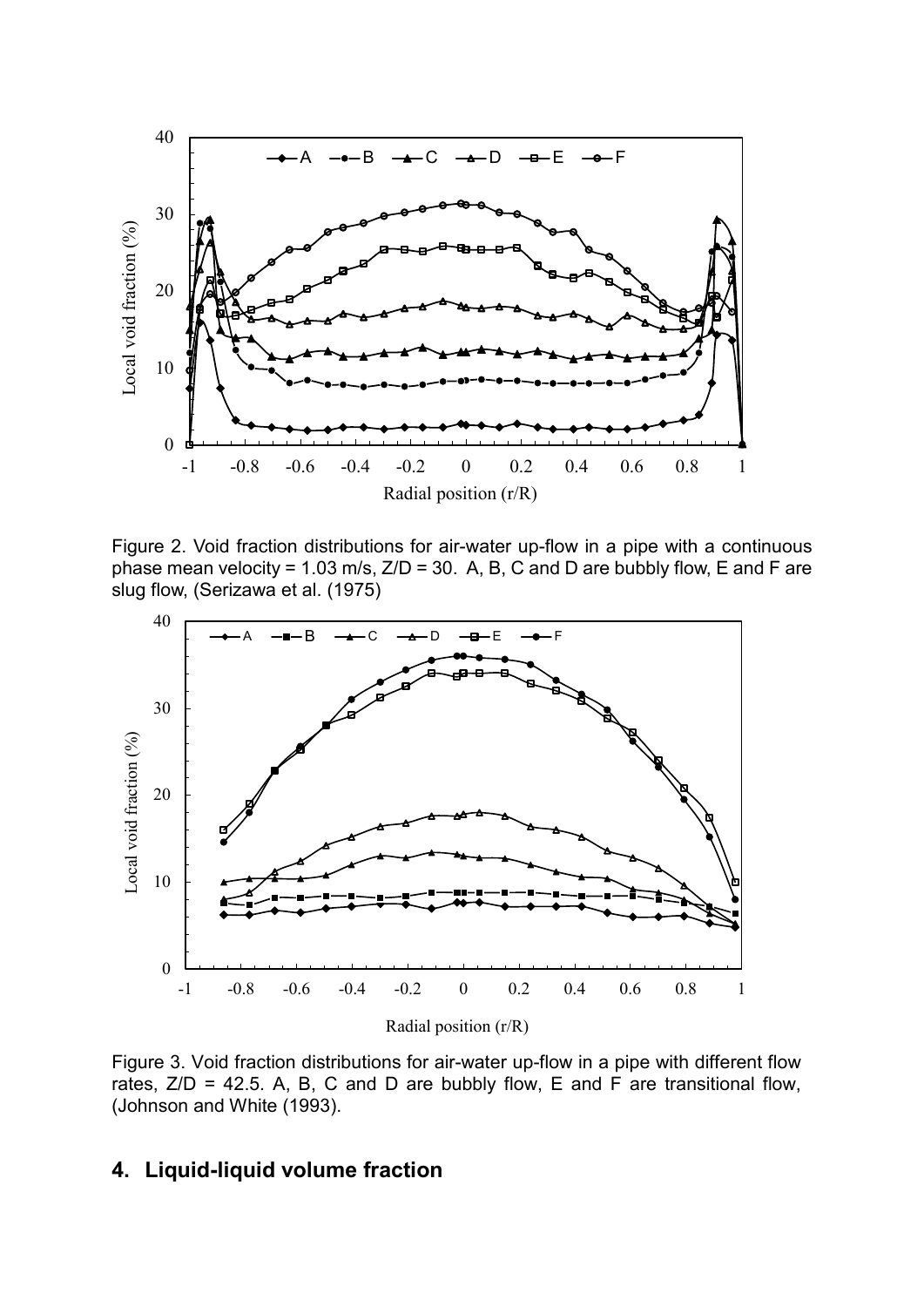Compared to the large number of publications on gas-liquid flows, less work have been published on liquid-liquid flows.

Most of the papers on liquid-liquid mixture flow was published by research group at Bradford University (Farrar and Bruun, 1996; Hamad et al, 1997; Hamad et al, 2000; Hamad and Bruun, 2000). Most of these papers focused on the development of optical techniques for kerosene-water upward flow in vertical pipes. However, Farrar and Bruun (1996) highlighted the problem of the severe asymmetry and the swirl generated upstream the inlet due the existence of  $90^\circ$  bend as part of the experimental facility.

Zhao et al (2006) used a double-sensor conductivity probe to measure the local oil phase fraction distribution for flow in a vertical pipe at *L/D* = 72. They found that the volume fraction profiles were uniform for  $\beta$  < 9.2% and changed into wall peak for  $\beta$  > 9.2%. The Local oil phase fraction profiles at: a) constant water flow rate  $(J_w= 0.33$ m/s); b) constant oil flow rate ( $J_0$  = 0.066 m/s) are given in figure 4.



Figure 4. Oil volume fraction profiles at: a) constant water flow rate  $(J_w= 0.33 \text{ m/s})$ ; b) constant oil flow rate ( $J_0$  = 0.066 m/s), Zhao et al (2006).

A comprehensive experimental data on kerosene-water two-phase were published by Hamad et al (2013a, 2013b) and Hamad et al (2014) on flow in vertical and inclined pipes. A summary of the results from each paper is given in following sections.

### **4.1 Development of kerosene-water flow in vertical pipe**

Hamad et al (2013a) studied the flow development in a vertical pipe of 77.8 mm inner diameter and 4500 mm length downstream of a 90 $^{\circ}$  bend experimentally at  $L/D = 1$ , 16, 38 and 54 using the experimental facility in Figure 5. Single-phase (water) flow measurements were made to check the establishment of fully developed symmetrical flow conditions. Figure 6 show the radial distribution of axial velocity in the plane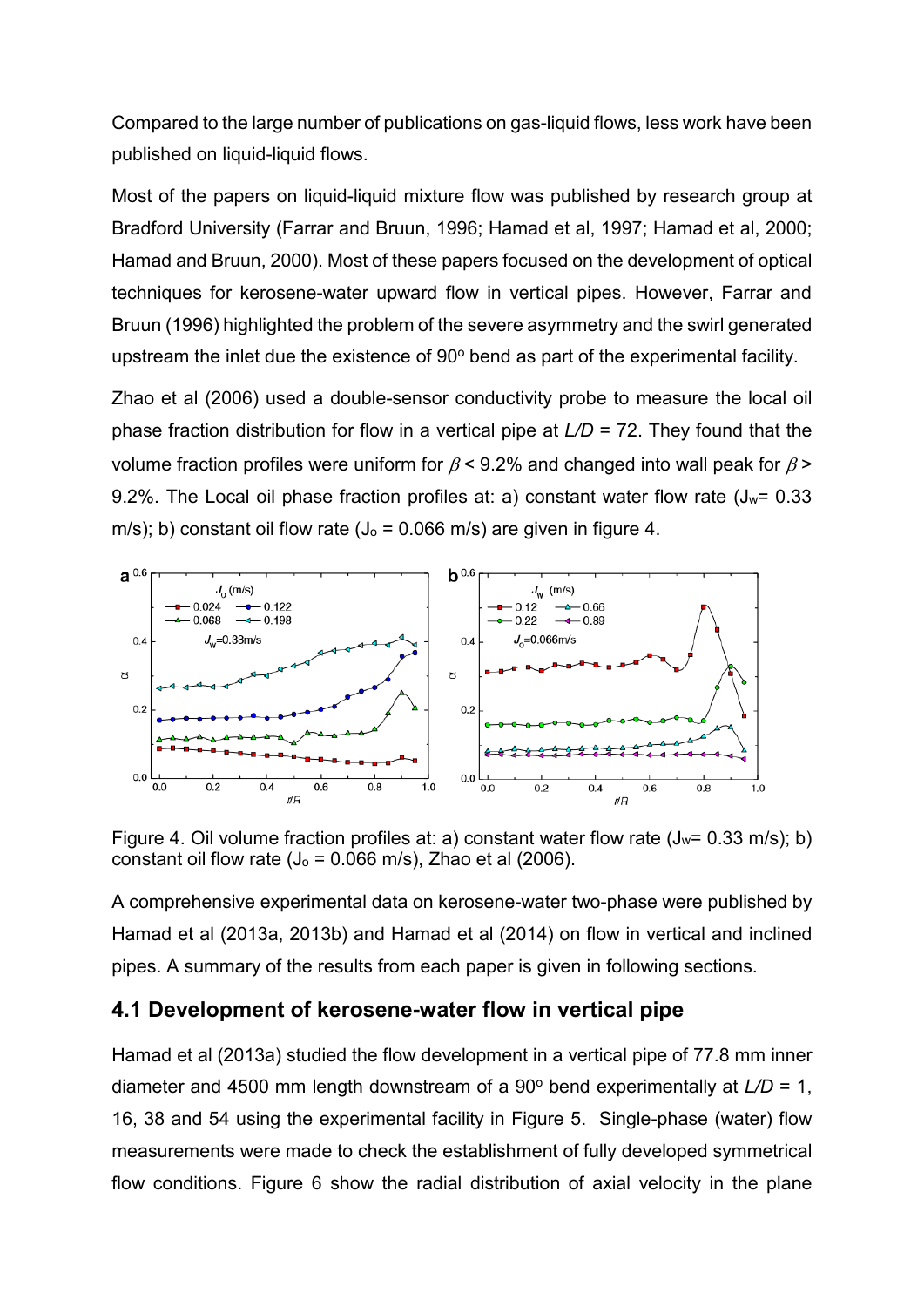parallel to the bend at different *L/D* ratios. Two values of  $\overline{U}_{ws}$  are used (0.44 m/s (*Re* = 33800) and 0.77 m/s (*Re* = 60000)). The results show that water velocity distributions becomes fully developed at *L/D* > 48. The empirical power law velocity distribution given in equation (5) for single phase turbulent flow (Schlichting, 1979; Munson, 2002) was also included in Figure 6 to confirm the accuracy of the measurements:

$$
\overline{U} = \overline{U}_{cl} (1 - r/R)^{1/n} \tag{5}
$$



Figure 5. Schematic diagram of two-phase flow experimental facility (Hamad et al, 2013a)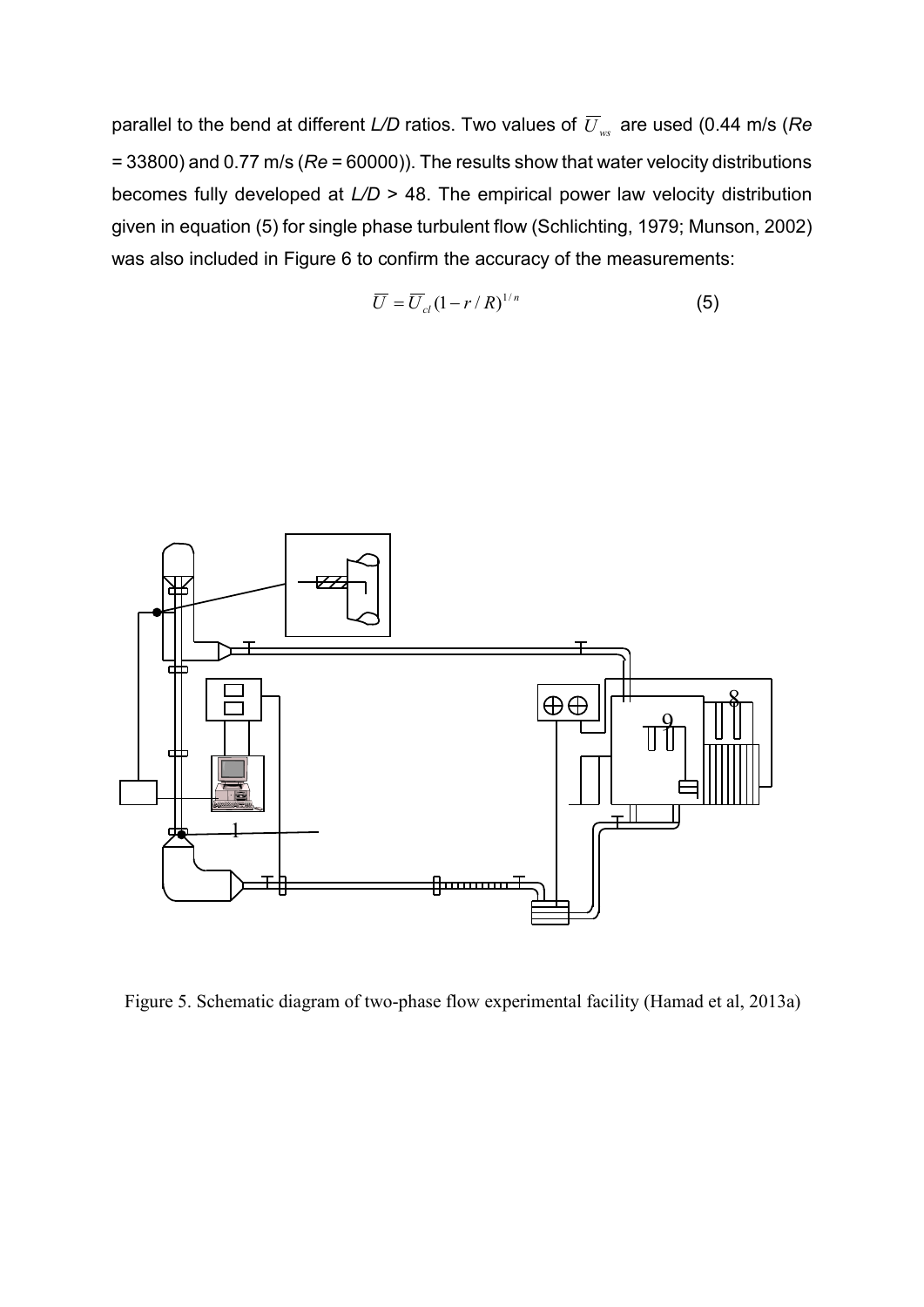

Figure 6. Local single phase velocity distribution at different L/D ratios for average water velocity = 0.44 m/s (solid symbols) and 0.77 m/s (open symbols). The power law velocity distribution (solid line) is also included (Hamad et al, 2013a)

Then, the kerosene was introduced to perform volume fraction measurements using optical probe (Hamad, 1997) at four different axial positions at *L/D* = 1, 16, 38 and 54 downstream of the pipe bend. Three different flow conditions are considered; Case 1: water superficial velocity,  $\overline{U}_{\text{wc}}$  = 0.44 m/s and volumetric quality,  $\beta$  = 9.2%, Case 2:  $\overline{U}_{ws}$  = 0.44 m/s,  $\beta$  = 18.6% and one high  $\overline{U}_{ws}$  conditions, Case 3:  $\overline{U}_{ws}$  = 0.77 m/s,  $\beta$  = 18.6%. For the case 1, the axisymmetric distribution is very poor at *L/D* = 1 (Figure 7a) with high volume fraction values of 20% near the inner side of the bend to the lower value near the outer wall of the bend of 4%. For case 2, increasing  $\beta$  to 18.6% for same  $\overline{U}_{\text{wc}}$  (Figure 7a) improve the axisymmetric distribution across the pipe. For Case 3, the axisymmetric distribution improved further by increasing  $\overline{U}_{ws}$  for same  $\beta$ (Figure 7b). The main conclusion is that the axisymmetric becomes better for higher  $\beta$ and  $\overline{U}_{\text{ws}}$ . The change in volume fraction distribution may be attributed to the improvement of the mixing process of the kerosene with water which acts against the effect of the buoyancy force and the centrifugal force at the outlet of the bend. However, the distribution become nearly symmetrical at *L/D* = 16. There appear to be no significant differences between the distributions at *L/D* = 38 and 54, which suggest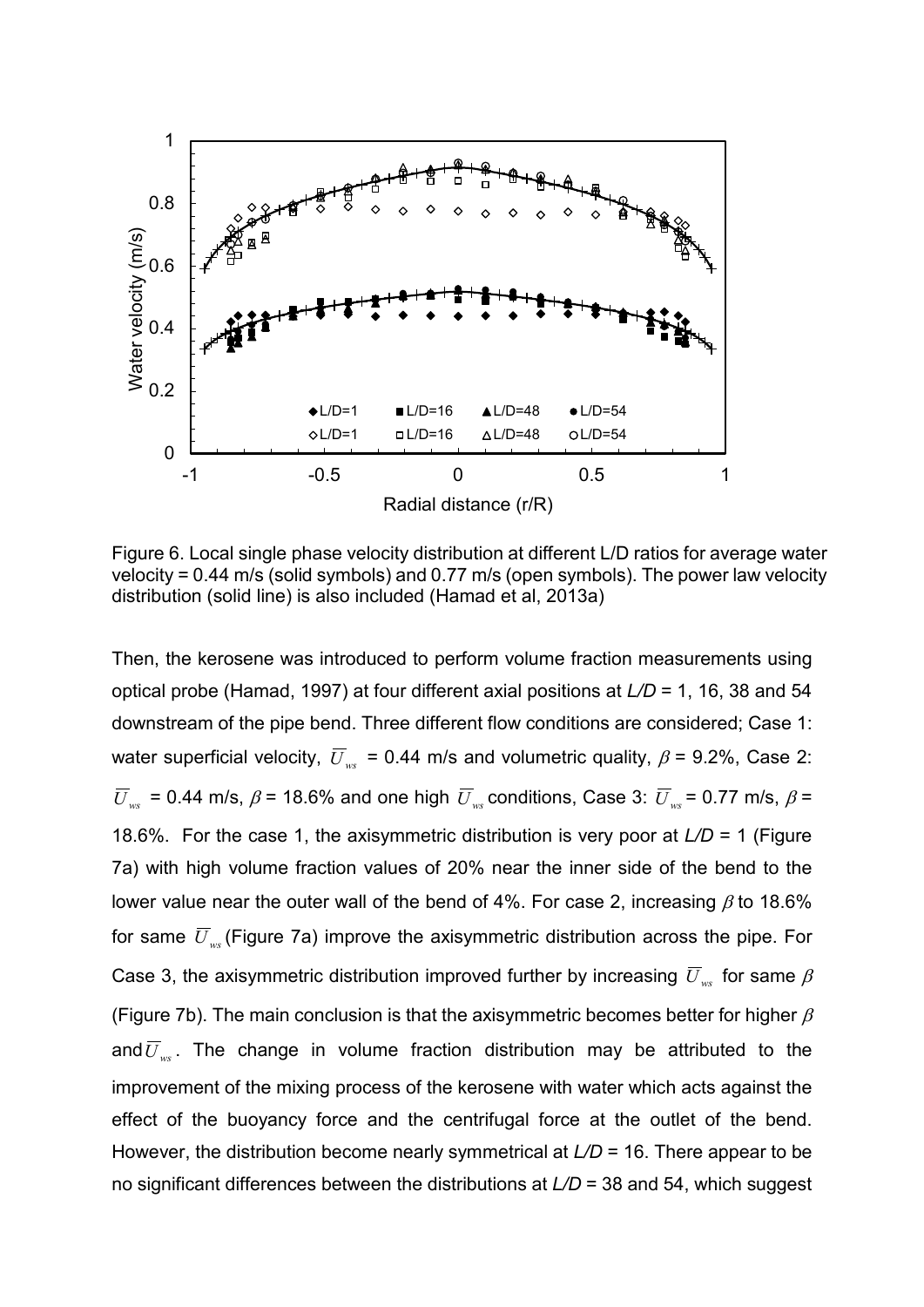that fully developed, symmetrical condition was achieved.



Figure 7a. Volume fraction distributions at different *L/D* for  $\overline{U}_{ws}$  = 0.44 m/s and a  $β = 9.2%$  (solid symbols) and 18.6% (open symbols) (Hamad et al, 2013a)



Figure 7b. Volume fraction distributions at different *L/D* for  $\overline{U}_{ws}$  = 0.77 m/s and  $\overline{V}_{ws}$ = 18.6%. (Hamad et al, 2013a)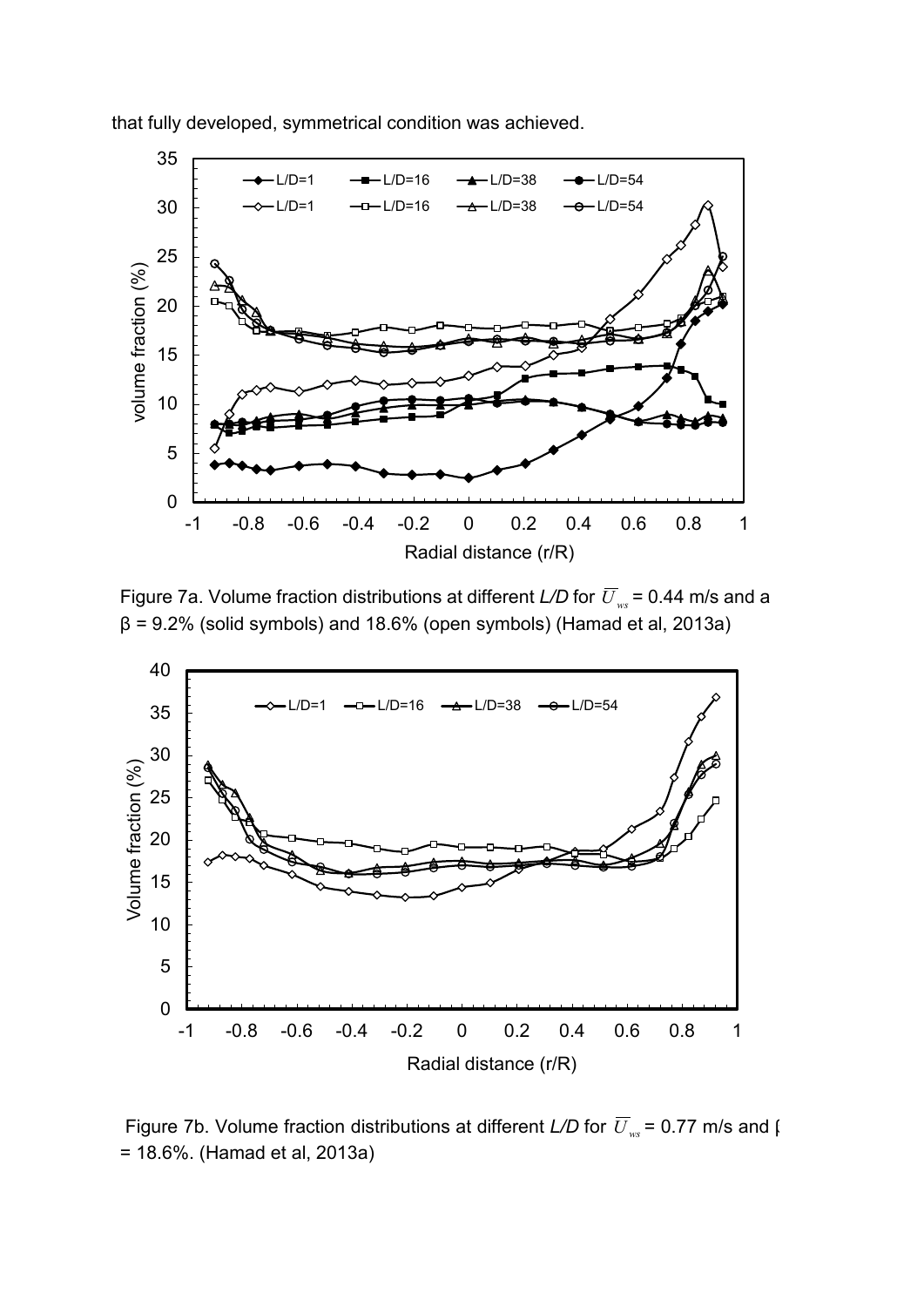#### **4.2 Fully developed flow of kerosene-water flow in vertical pipe**

Hamad et al (2013b) studied the flow of kerosene-water upward flow in a vertical pipe at ( $L/D$ =54) using optical probes. The effect of  $\overline{U}_w$  and β on radial volume fraction distribution  $(\alpha(r))$  of two-phase flow parameters were investigated.

The local volume fraction is calculated from the output of the leading sensor of the dual optical probe by determining the average drop residence time using the procedure described in Hamad et al (1997). A comprehensive measurements of α*(r)* were performed for a number of *β* values in the range of 4.6 – 47% and constant  $\overline{U}_{ws}$ of 0.29, 0.44, 0.59, 0.69 and 0.77 m/s. The  $\alpha(r)$  profiles have been plotted together for various values of  $\overline{U}_{ws}$  for each value of β as shown in Figures 8a and 8b.

As the  $\alpha(r)$  profile primarily reflects the kerosene content in the mixture flow, it follows that the related  $\alpha(r)$  profile sets for  $\beta$  = 4.6%, 9.2%, 18.6%, 28.2%, 38% and 47% are centred around these values. The graphs also show distinct variations, both within each  $\beta$  group and between groups with different  $\beta$  values.



Figure 8a. Volume fraction profiles for different  $\overline{U}_{\text{ws}}$  and  $\beta$  = 4.6, 9.2 and 18.6%. (Hamad et al, 2013b)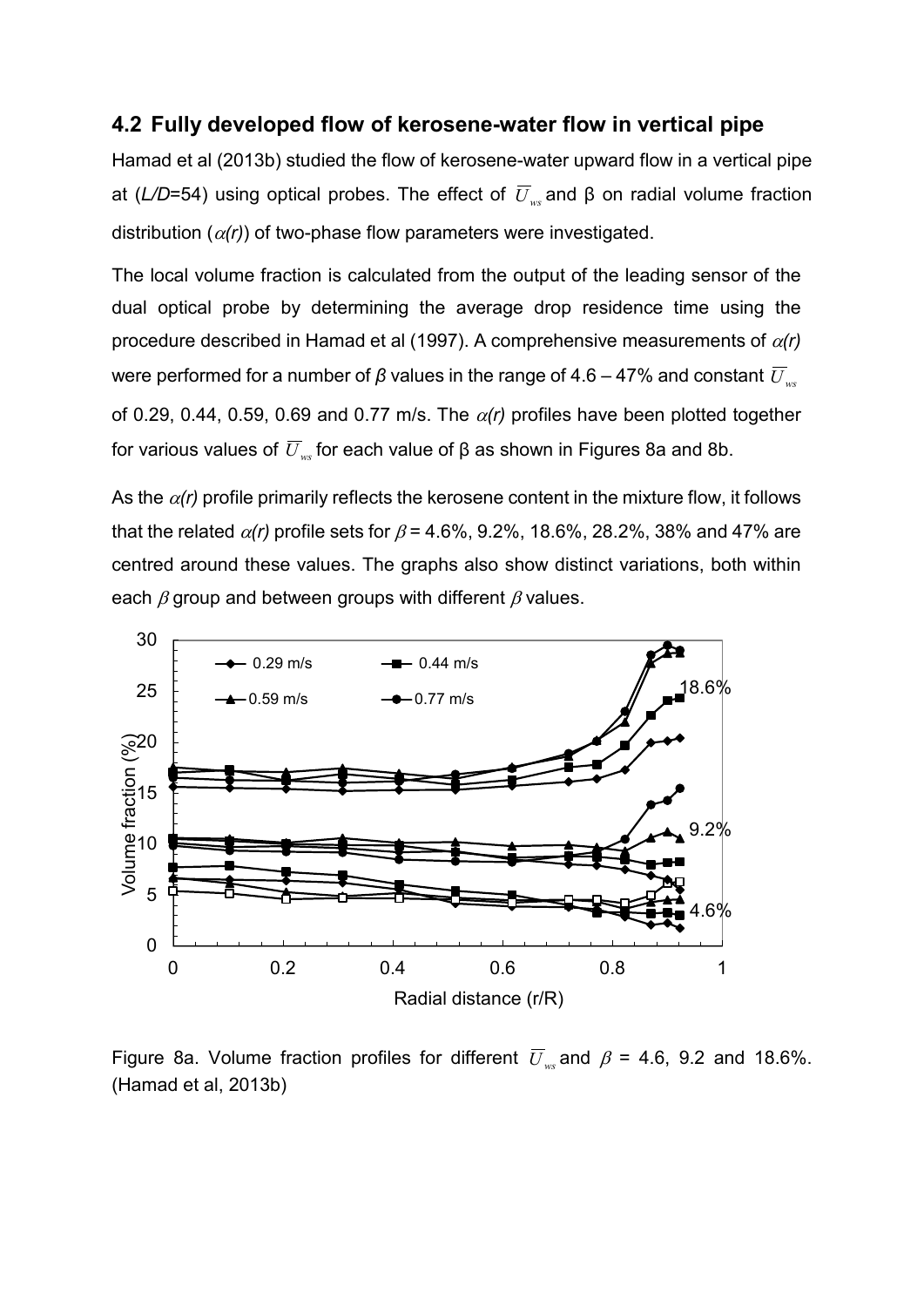

Figure 8b. Volume fraction profiles for different  $\overline{U}_{ws}$  and  $\beta$  = 28.2, 38 and 47%. (Hamad et al, 2013b)

The results from Figures 8a and 8b shows that increasing  $\overline{U}_{ws}$  with low  $\beta$  (<20%) will change the  $\alpha(r)$  profiles from convex shape with peak at the pipe centreline to flat shape and then to concave shape with peak near the wall. For moderate  $\beta$  (20-40 %), the  $\alpha(r)$  profiles have a concave shape for different  $\overline{U}_{ws}$  with peak near the wall which has high values for higher  $\overline{U}_{ws}$ . In case of  $\beta \approx 50\%$ , the  $\alpha(r)$  profiles shape are flat for the two cases in Figure 8b.

The  $\alpha(r)$  profiles from centreline peaked to uniform to wall peaked and then to uniform can be attributed to the change in lift force due to the change in drop diameter, slip velocity and radial velocity distribution of both phases. The present finding is supported by the results for liquid-liquid flows from Zhao et al (2006), Hua et al (2005)) for the same range of  $\overline{U}_{ws}$  and β.

### **4.3 kerosene-water flow in inclined pipe**

Hamad et al (2014) used optical probe to study the kerosene-water flow in inclined at 5<sup>o</sup> and 30<sup>o</sup> from the vertical at L/D = 54. The volume fraction was measured for  $\overline{U}_{ws}$  = 0.29 m/s and  $\beta$  = 9.2% and 18.6%.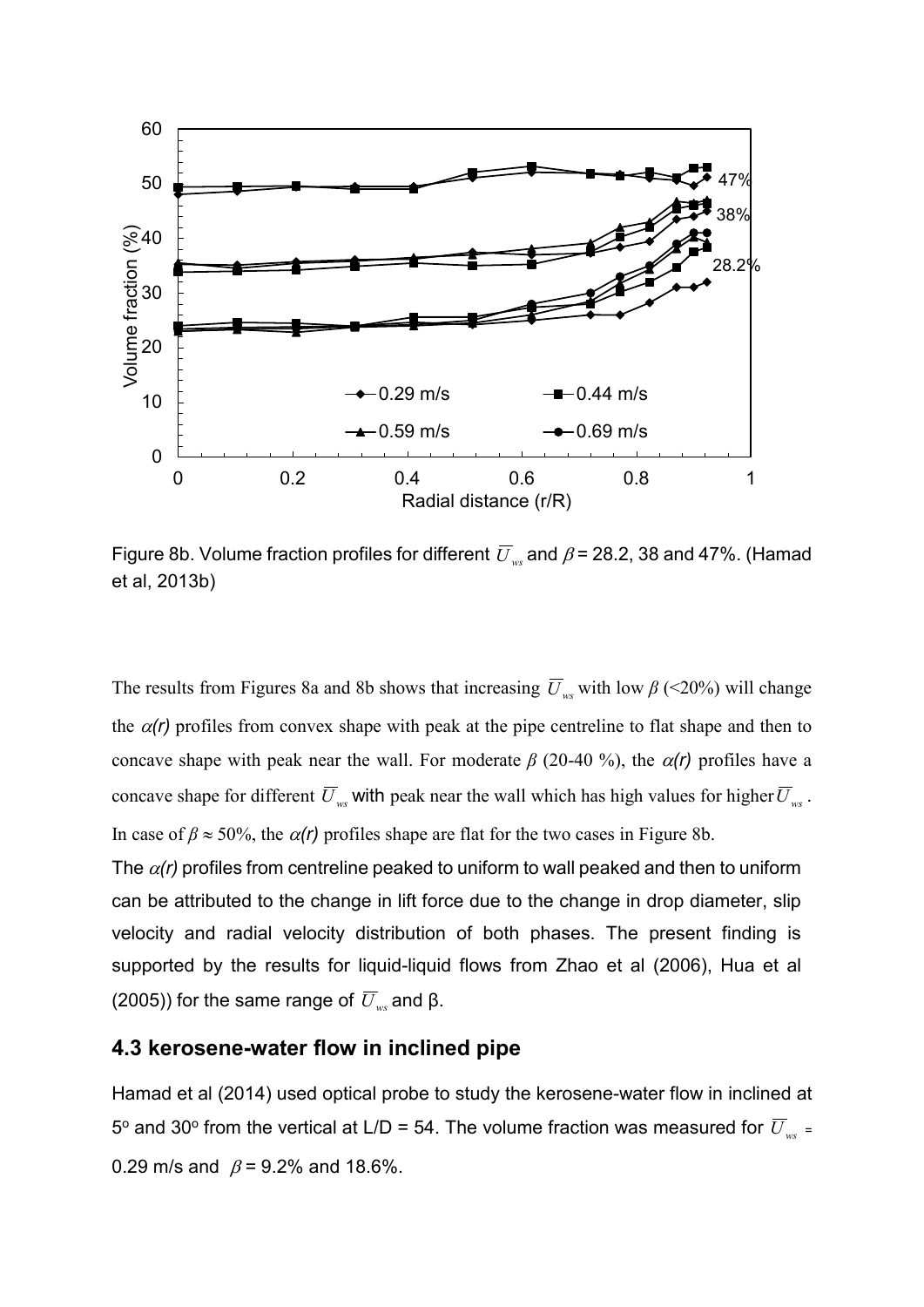Figure 9a shows the radial distributions of the volume fraction,  $\alpha(r)$  for 0°, 5° and 30° inclination angles at  $\overline{U}_{ws}$  of 0.29 m/s and two values of  $\beta$  = 9.2 and 18.6%.



Figure 9a. The effect of pipe inclination on volume fraction distribution (Usw= 0.29m/s, *β* = 9.2%). (Hamad et al, 2014)



Figure 9b. The effect of pipe inclination on volume fraction distribution ( $U_{sw}$  = 0.29m/s, *β* = 18.6%). (Hamad et al. 2014)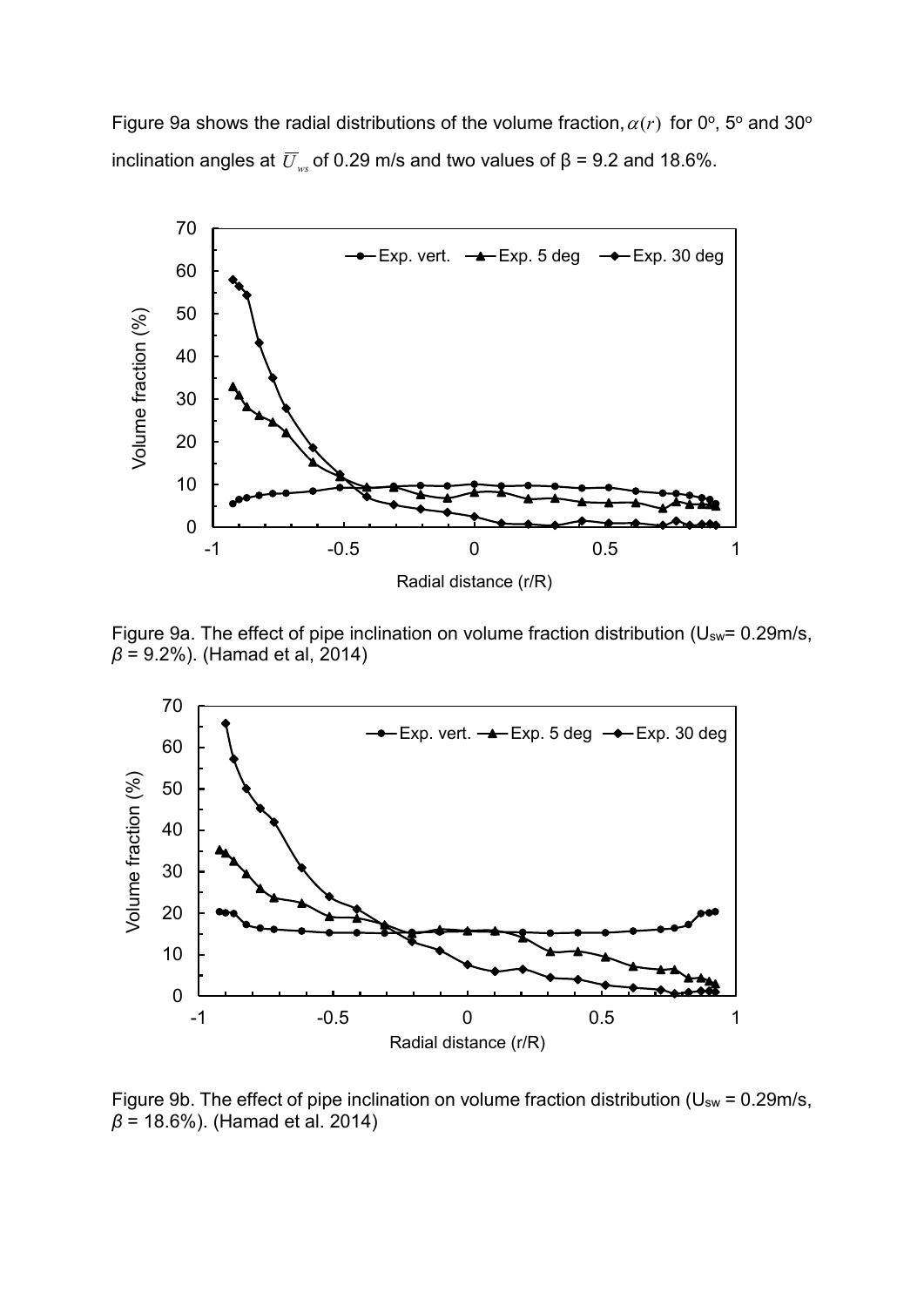

Figure 9c. The  $\alpha(r)$  distribution from Vigneaux et al (1988).

The results in Figures 9a and 9b show that the inclination has a significant influence on the distribution of  $\alpha(r)$ . The kerosene drops were separated from the water accumulated at the upper zone of the pipe due to the gravity effect. The effect of increasing a β in an inclined pipe leads to dispersion of the drops to the lower zone of the pipe due to the recirculation cells of the moving droplets swarms.

The present results are supported by the findings reported in Vigneaux et al (1988) and Flores et al (1999). Figure 9c present the two sets of experimental data reported by Vigneaux et al (1988) in a pipe inclined at 15<sup>o</sup> from vertical. The first case,  $β = 23%$ and  $U_{sw}$  = 0.27 m/s and the he second case for β = 40% and  $U_{sw}$  = 0.21 m/s.

#### **5. Conclusion**

The results on void fraction profiles from literature show the complexity of the flow behavior. It is reflected in different type of profiles due to the local interaction between the bubbles and the continuous phase. This may be attributed to the various forces at interface between the phases including drag, lift and virtual force as well as the size of bubbles and compressibility effect. In contrast, the volume fraction profiles for liquidliquid two-phase flow have a similar shapes. This behavior may be attributed to smaller drops, smaller density ratio, smaller slip velocity and the incompressible nature of the liquids.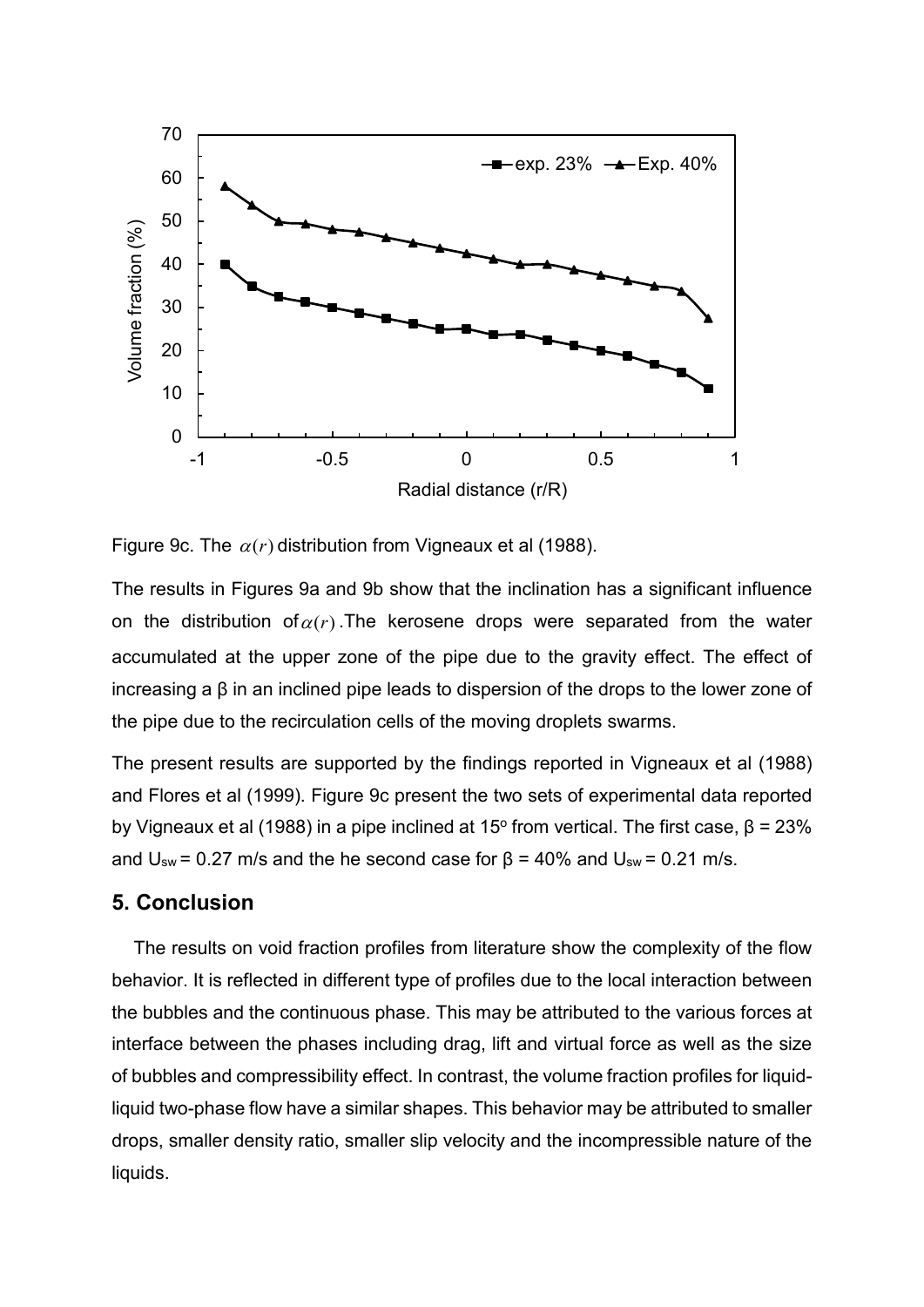The results show that fully developed condition for liquid-liquid flow can be achieved at lower *L/D* compared to gas-liquid flow. This is due to incompressible nature of liquid drops which have same volume compared to the gas bubbles which expand continuously due the pressure drop in flow direction.

# **Acknowledgments**

Authors are thankful to their parent institutions for providing the support for the research.

# **References**

Farrar, B., and H. H Bruun, 1996, A computer based hot-film technique used for flow measurements in a vertical kerosene-water pipe flow", Int. J. Multiphase Flow **22**, 733- 752.

Flores, J., X. T. Chen and J. P. Brill, 1999, Characteristics of Oil-Water Flow Patterns in Vertical and Deviated Well", SPE Prod. & facilities, 14(2), 94-101.

Hamad F. A., Dlir Albarzenji and Ganesan p., 2014, Study of kerosene-water twophase flow characteristics in vertical and inclined pipes, The Canadian Journal of Chemical Engineering, 92, 5, 905-917.

Hamad, F. A., 2001, A study of the continuous and dispersed phase parameters in kerosene-water two-phase up-flow in vertical pipe. PhD Thesis, University of Bradford, UK.

Hamad, F. A., F. Imberton, H. H. Bruun, 1997, An optical probe for measurements in liquid-liquid two-phase flow, Meas. Sci. Technology **8**, 1122-1132.

Hamad, F. A., He, S., Khan, M. K. and Bruun, H. H., 2013a, Development of kerosene– water two-phase up-flow in a vertical pipe downstream of A 90° bend. The Canadian Journal of Chemical Engineering. 91, 2, 354 -367.

Hamad, F. A., Khan, M. K., Bruun H. H., 2013b, Experimental study of kerosene– water two-phase flow in a vertical pipe using hot-film and dual-optical probe bend. The Canadian Journal of Chemical Engineering, 91, 7, 1296-1311.

Hua, L., W. Mi, W. Ying-Xiang, M. Yi-Xin, M., and W. Richard, 2005, Measurements of oil volume fraction and velocity distributions in vertical oil-in-water flows using ERT and a local probe", J. Zhejiang University SCI. **6A** (12), 1412-1415.

Johnson A. B. and White D. B., 1993, Experimental Determination of Gas Migration Velocities with Non-Newtonian Fluids, *Int. J. Multiphase Flow*, **19**, 921-941.

Liu T. J., 1993, Bubble Size and Entrance Length Effects on Void Development in a Vertical Channel, *Int. J. Multiphase Flow*, **19**, pp. 99-113.

Liu, T. J. and Bankoff, S. G 1993b, Structure of Air-water Bubbly Flow in Vertical Pipe-11. Void Fraction, Bubble Velocity, and Bubble Size distribution, Int. J. Heat and Mass Transfer, 36, 1061-1072.